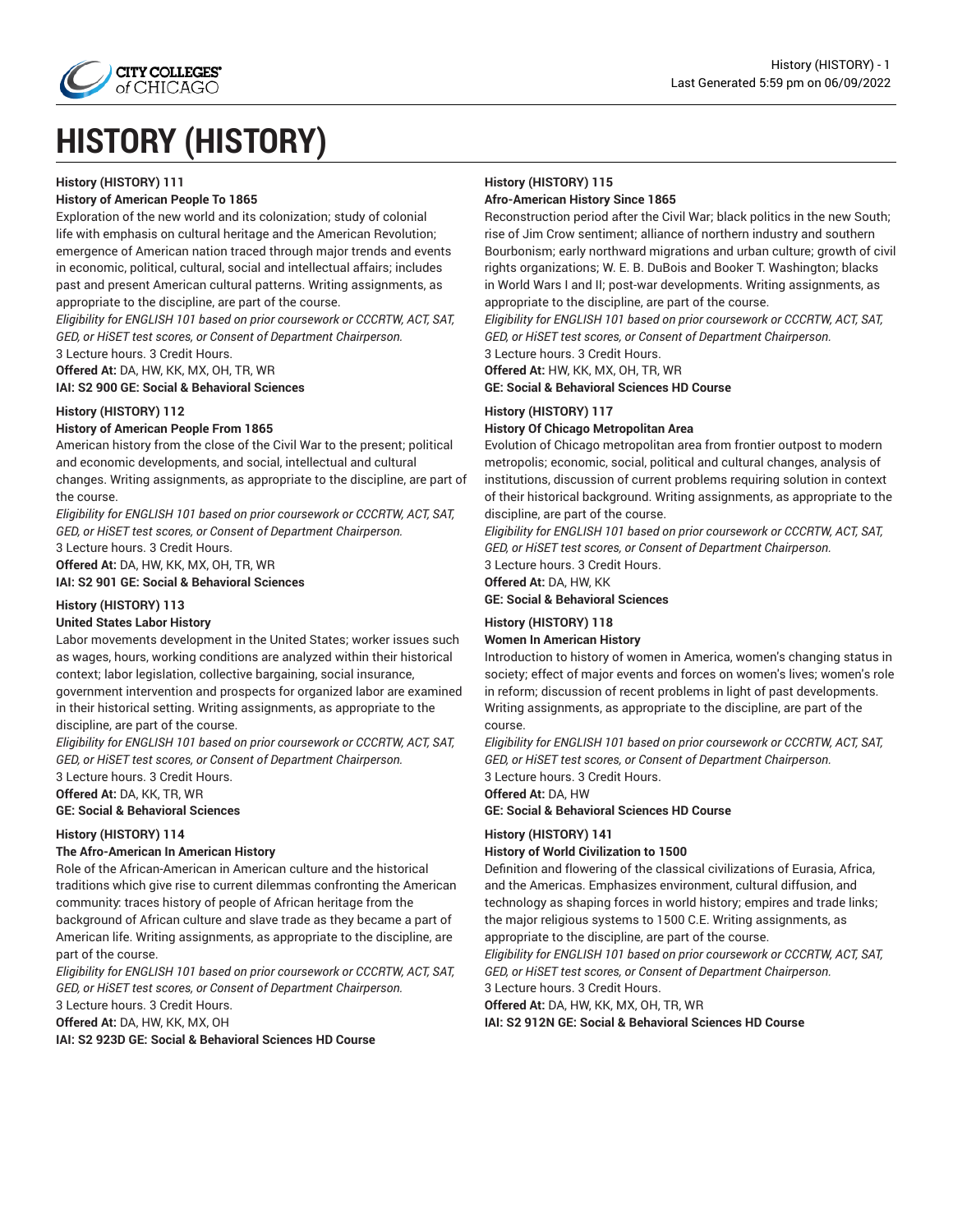

# **History (HISTORY) 142**

**Hist World Civiliz Frm 1500**

Effects of the military, scientific, industrial, and democratic revolutions on the balance of civilization after 1500 C.E. Topics include: the gunpower empires; the "Columbian exchange;" colonialism and the price revolution; capitalism and liberalism in global perspective; nationalism and dictatorship; the century of total war; the shifting world balance in the new millennium. Writing assignments, as appropriate to the discipline, are part of the course.

*Eligibility for ENGLISH 101 based on prior coursework or CCCRTW, ACT, SAT, GED, or HiSET test scores, or Consent of Department Chairperson.* 3 Lecture hours. 3 Credit Hours.

**Offered At:** DA, HW, KK, MX, OH, TR, WR

**IAI: S2 913N GE: Social & Behavioral Sciences HD Course**

### **History (HISTORY) 201**

### **The History of the Mexican People**

This course will survey over a thousand years of Mexican history, beginning with the first migrants from Siberia, followed by the ancient Olmec, Toltec, Mayan and Mexica-Tenochca civilizations, and Spanish colonial rule. In addition, the course will examine the origin and development of Mexican culture. Regional, national and international laws and policies impacting Mexican and Mexican-American communities are analyzed. Concepts such as colonization, nationalism, and globalization's impact on Mexico's peoples are considered from a historical, social and economic perspective. Finally, the course will evaluate class inequalities in Mexico by analyzing the relationship of economics, gender, ethnicity and social class. Writing assignments will be required as appropriate for the discipline.

*Eligibility for ENGLISH 101 based on prior coursework or CCCRTW, ACT, SAT, GED, or HiSET test scores, or Consent of Department Chairperson.* 3 Lecture hours. 3 Credit Hours.

**Offered At:** DA, HW, KK, MX, OH, TR, WR

### **History (HISTORY) 211**

### **Problems In History**

Methods of historical research; specific subject matter depends on faculty member in charge. Writing assignments, as appropriate to the discipline, are part of the course.

*Eligibility for ENGLISH 101 based on prior coursework or CCCRTW, ACT, SAT, GED, or HiSET test scores, or Consent of Department Chairperson.*

3 Lecture hours. 3 Credit Hours.

**Offered At:** DA, KK

**GE: Social & Behavioral Sciences**

### **History (HISTORY) 212**

### **History & Culture Of China**

Study of Chinese history from Asian dynasties to the present. Political, economic, and cultural structure of traditional Chinese civilization, foreign relations, invasions, and consequences including the rise of the Communist Party and the emergence of modern Communist China. Writing assignments, as appropriate to the discipline, are part of the course.

*Eligibility for ENGLISH 101 based on prior coursework or CCCRTW, ACT, SAT, GED, or HiSET test scores, or Consent of Department Chairperson.* 3 Lecture hours. 3 Credit Hours.

**Offered At:** DA, MX, TR

**GE: Social & Behavioral Sciences HD Course**

### **History (HISTORY) 213 American Civil Rights Movement**

An exploration of the American Civil Rights Movement led by African Americans and their allies during the twentieth century United States, with attention given to structural and institutional racial inequality, movement philosophies and political strategies, relationships to other freedom movements, and the movement's legacies. Writing assignments, as appropriate of the discipline are part of this course.

*Eligibility for ENGLISH 101 based on prior coursework or CCCRTW, ACT, SAT, GED, or HiSET test scores, or Consent of Department Chairperson.* 3 Lecture hours. 3 Credit Hours.

**Offered At:** DA, HW, KK, MX, OH, TR, WR **GE: Social & Behavioral Sciences HD Course**

### **History (HISTORY) 215**

### **History of Latin America**

Political and constitutional history of principal Latin American nations; European, American and Indian backgrounds, movements for independence, and social and economic movements pertinent to their present relationships with the United States. Writing assignments, as appropriate to the discipline, are part of the course.

*Eligibility for ENGLISH 101 based on prior coursework or CCCRTW, ACT, SAT, GED, or HiSET test scores, or Consent of Department Chairperson.* 3 Lecture hours. 3 Credit Hours.

**Offered At:** DA, HW, KK, MX, OH, TR, WR

**IAI: S2 920N GE: Social & Behavioral Sciences HD Course**

### **History (HISTORY) 216**

### **U.S. Latinx History**

History, development and contributions of persons of Latin American origin or ancestry in the United States with emphasis on those of Mexican, Puerto Rican and Cuban background; includes pre-colonial origins in America, Europe and Africa; development of distinct cultures in the Western Hemisphere; migration patterns to the United States; development of communities in the United States and directions in the Chicago area. Writing assignments, as appropriate to the discipline, are part of the course.

*Eligibility for ENGLISH 101 based on prior coursework or CCCRTW, ACT, SAT, GED, or HiSET test scores, or Consent of Department Chairperson.*

3 Lecture hours. 3 Credit Hours.

**Offered At:** DA, HW, KK, MX, OH, TR, WR

### **IAI: S2 923D GE: Social & Behavioral Sciences HD Course**

### **History (HISTORY) 225**

### **Modern Middle East History**

This course examines the history of the Modern Middle East since World War I by looking at the challenges posed by imperialism and the rise of nationalism in the area. The region studied encompasses the Arab world, Israel, Turkey, and Iran. Writing assignments, as appropriate to the discipline, are part of the course.

*Eligibility for ENGLISH 101 based on prior coursework or CCCRTW, ACT, SAT, GED, or HiSET test scores, or Consent of Department Chairperson.* 3 Lecture hours. 3 Credit Hours.

# **Offered At:** HW

**IAI: S2 920N GE: Social & Behavioral Sciences HD Course**